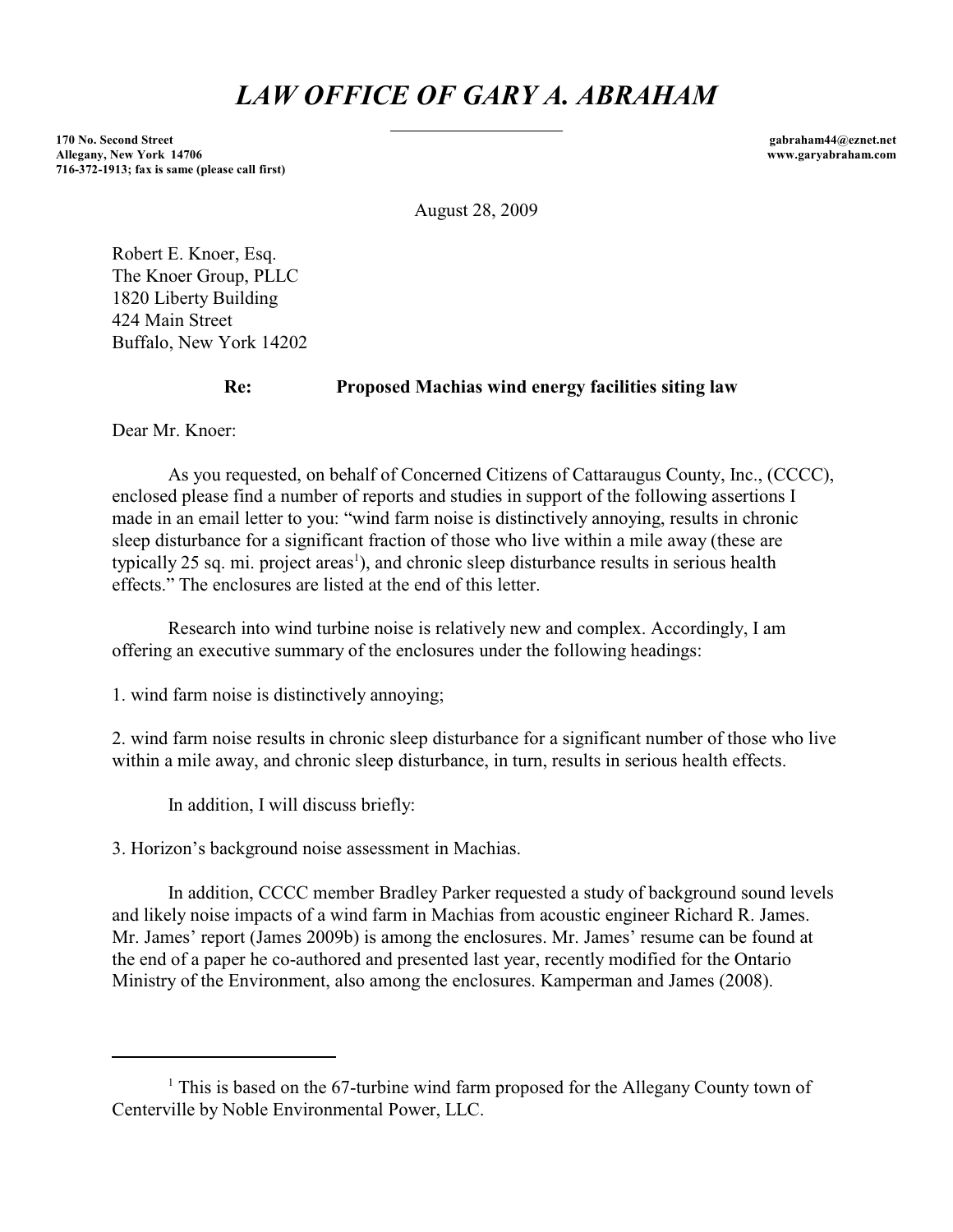#### **1. Wind farm noise is distinctively annoying**

A number of reports find that, at the same sound pressure (decibel) level or less, wind turbine noise is experienced as more annoying than airport, truck traffic or railroad noise. Pedersen (2007, p. 24, reviewing literature).

It is not clear whether the distinctive **rhythmic, impulsive or modulating character of** wind turbine noise (all synonyms for "thump" or "swoosh" or "beating" sounds), its characteristic low frequency component (both audible and inaudible, and also impulsive), health effects of chronic exposure to wind turbine noise, especially at night (*see below*, page 2), inphase modulation among several turbines in a wind farm (this can triple the impulse sound level when impulses of three or more turbines become synchronized), (Bowdler 2008, p. 5), or some combination of these factors explains the annoyance. One or more of these characteristics are likely present depending on atmospheric and topographic conditions, especially at night. Van den Berg (2006). Nevertheless, reports based on surveys of those living near wind farms consistently find that, compared to surveys of those living near other sources of industrial noise, annoyance is significantly higher for comparable sound levels among wind farm residents. This provides objective evidence in support of an expectation that a substantial number of those living near wind projects will complain that the noise level they experience is annoying. Pedersen (2007); Bajek (2007); Kamperman and James (2008); James (2009b); Minnesota Department of Health  $(2009)$ , pp. 19-20.<sup>2</sup>

The impulsive character of wind turbine noise is caused by **air turbulence around the turbine blades**. Van den Berg (2006, pp. 35-36); Bowdler (2008). There are a number of explanations for this fact, and more than one may apply at any specific wind farm site. For example, eddies in the wind, wind shear (different wind speeds at the higher reach of the blades compared to the lower reach), slightly different wind directions across the plane of the blades, interaction among turbines, and the interaction of the blades of a turbine with the tower have each been identified as causes of modulating wind turbine noise. Bowdler (2008).

Impulsive sound was considered more problematic for older turbines that had rotors mounted downwind from the tower. Rogers (2006, p. 10). The sound was reduced by mounting the rotor upwind of the tower, common now on all modern turbines. *Id.*, pp. 13, 16; Van den Berg (2006), p. 36. However, in a landmark study now referred to in all serious discussions of wind turbine noise, Van den Berg (2006, p. 36) found the impulsive swishing sound increases with size because larger modern turbines are subject to "wind shear" during times of ground level "atomospheric stability," resulting in sound fluctuating 5 dBA between beats, up to 9 dBA. *Id.*,

 $2^{\circ}$  To compensate for the added annoyance of fluctuating or impulsive sound, the convention is to add a penalty of 5 dBA to modeled sound or to subtract an equivalent amount from the allowable numerical sound level. Van den Berg (2006), p. 106; Minnesota Department of Public Health (2009), p. 21. *See also* Pedersen (2007, p. 24) ("Amplitude-modulated sound has also been found to be more annoying than sound without modulations.").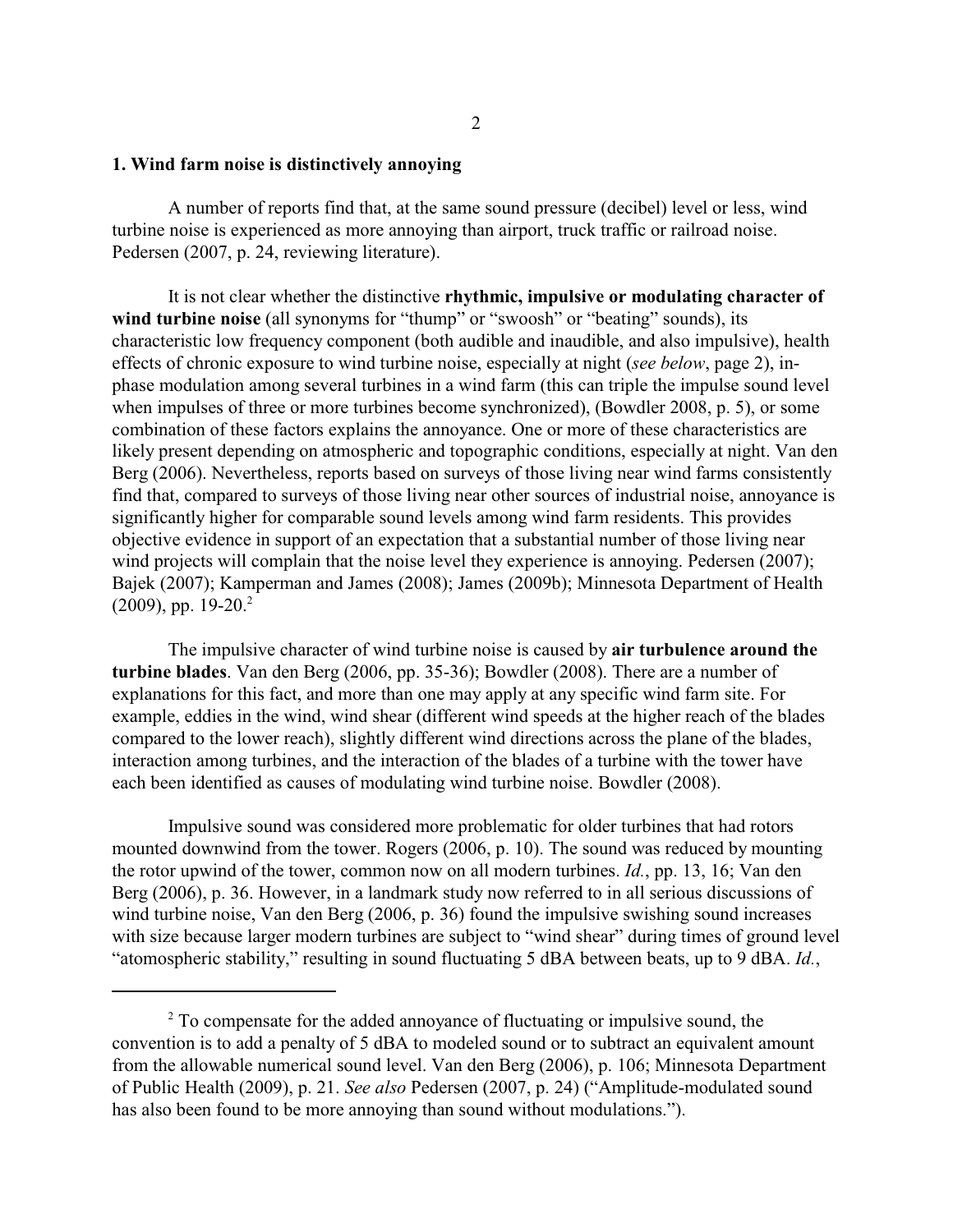pp. 81, 85, 142. *See also* Bajek (2007); Kamperman and James (2008); Cummings (2009, p. 7) ("While overall noise levels per unit of energy output are dropping, today's turbines are far larger than older ones, so total noise output is not necessarily decreasing, and is now mostly generated by the sound of the turbine arms swinging through huge arcs in the air."). *Cf.* Rogers (2006, p. 12) (blade tip noise at that time was "not fully understood").

The phenomenon of wind shear coupled with ground level atmospheric stability refers to the boundary between calm air at ground level and turbulent air at a higher altitude. "A high wind shear at night is very common and must be regarded a standard feature of the night time atmosphere in the temperate zone and over land." Van den Berg (2006, p. 104). *See also* Cummings (2009).

Based on a full year of measurements every half-hour at a wind farm in Germany, Van den Berg found:

the wind velocity at 10 m[eters] follows the popular notion that wind picks up after sunrise and abates after sundown. This is obviously a 'near-ground' notion as the reverse is true at altitudes above 80 m. . . . after sunrise low altitude winds are coupled to high altitude winds due to the vertical air movements caused by the developing thermal turbulence. As a result low altitude winds are accelerated by high altitude winds that in turn are slowed down. At sunset this process is reversed. (Van den Berg 2006, p. 90)

In other words, when ground-level wind speed calms after sunset, wind speed at typical hub height for large wind turbines (80 meters, or 262 feet) commonly increases. As a result, turbines can be expected to operate, generating noise, while there is no masking effect from wind-related noise where people live. "The contrast between wind turbine and ambient sound levels is therefore at night more pronounced." *Id.*, p. 60. In addition, as the turbines sweep from top to bottom under such conditions the blade tip encounters slightly different wind velocities creating unexpected turbulence that results in rhythmic swishing noise. *Id.*, p. 61. *Cf. also* Minnesota Department of Public Health (2009), pp. 12-13 and Fig. 5. Such calm or stable atmosphere at near-ground altitude accompanied by wind shear near turbine hub height occurred in the Van den Berg measurements 47% of the time over the course a year on average, and most often at night. Van den Berg 2006, p. 96.

The level of annoyance by noise also increases substantially for **low frequency sound**, compared to more audible mid-frequency sounds. Sound measured as dBA is biased toward 4,000 Hz, the center of the most audible frequency range of sound pressure. Low frequency sound is in the range below 500 Hz and is measured as dBC. Sound below 20 Hz, termed **infrasound**, is generally not audible. *See* Leventhall (2003, pp. 31-37); Minnesota Department of Public Health (2009, p. 10); Kamperman and James (2008, pp. 23-24).

Wind turbine noise includes a significant low-frequency component, including inaudible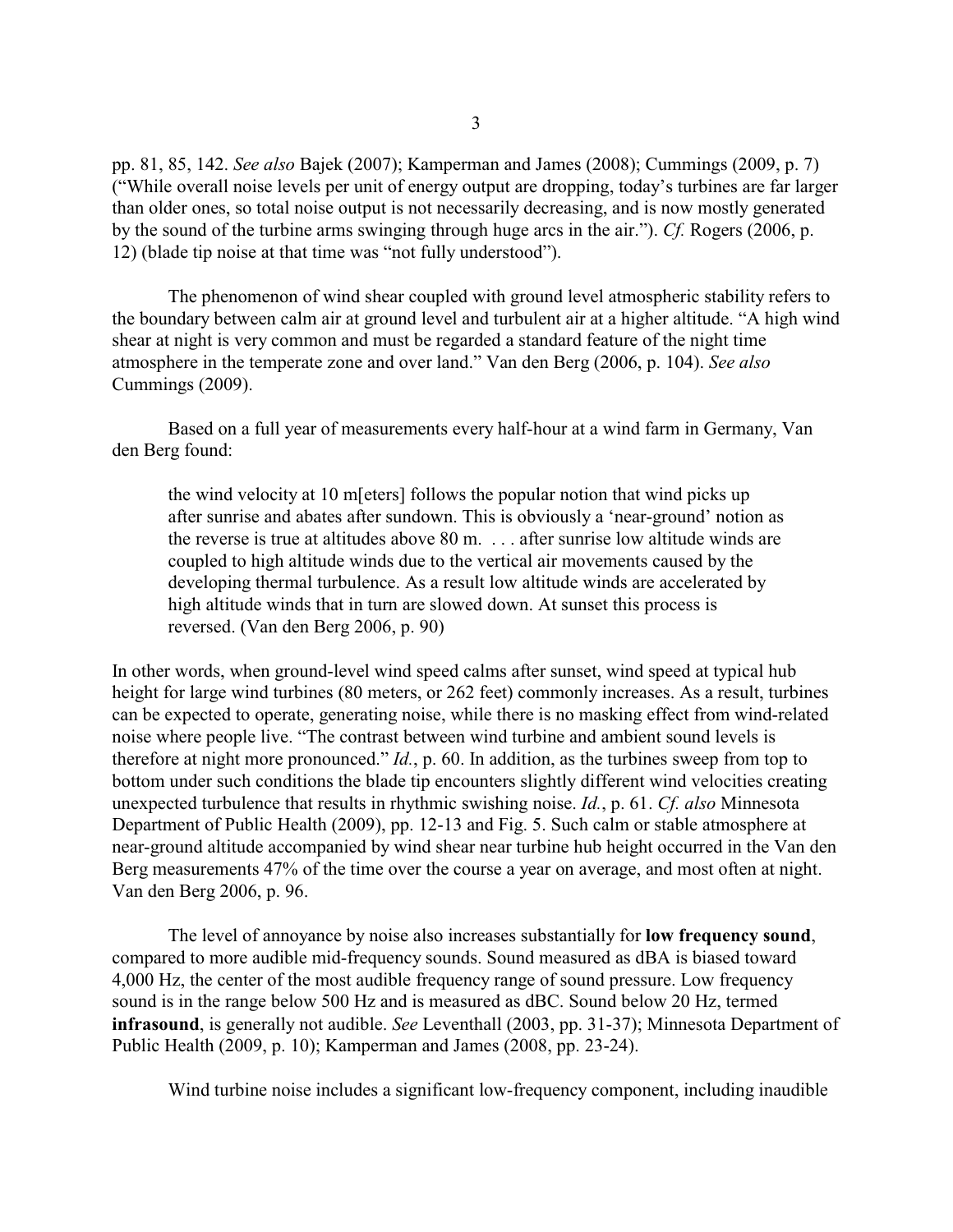infrasound. For example, according to the manufacturer, under ideal test conditions at a distance of 200 meters (656 feet), a single 2.5 MW Nordex N80 wind turbine generates 95 decibels at 10 Hz. Nordex (2004, p. 4). This at the threshold of human hearing. Rogers et al. (2006, p. 9, table 5).

At the less-audible and inaudible range, low-frequency sound is often felt rather than heard. Unlike the A-weighted component, the low-frequency component of wind turbine noise "can penetrate the home's walls and roof with very little low frequency noise reduction." Kamperman and James (2008), p. 3. Acoustic modeling for low frequency sound emissions of ten 2.5 MW turbines indicates "that the one mile low frequency results are only 6.3 dB below the 1,000 foot one turbine example." *Id.*, p. 12.

Apart from the distinctive characteristics of wind turbine noise, including its low frequency component, state environmental guidelines indicate the level of industrial sound wind turbines would generate in very quiet rural residential settings is unacceptable. The New York State Department of Environmental Conservation (NYSDEC) has issued guidelines on how to assess noise impacts that is very useful because it was written for DEC staff who lack a background in acoustics but are often called upon to evaluate noise assessments. The DEC guidance states:

(1) "In non-industrial settings the SPL [sound pressure level] should probably not exceed ambient [pre-construction] noise by more than 6 dB(A) at the receptor." NYSDEC (2001, p. 14).

(2) "An increase of 10 dB(A) deserves consideration of avoidance and mitigation measures in most cases." *Id.*

(3) Among the accepted mitigation measures is: "Increasing the setback distance." *Id.*, p. 24.

(4) "SPL increases approaching 10 dB result in a perceived doubling of SPL." *Id.*, p. 14.

(5) An SPL increase over 20 dB will be experienced as: "Very objectionable to intolerable." *Id.*, p. 15.

(6) "If the goal is not to raise the future noise levels the new facility would have to operate at 10 dB(A) or more lower than the ambient." *Id.*

(7) "L<sub>(90)</sub> is often used to designate the background noise level." *Id.*, p. 12. *See also* James (2009, p. 2) ("ANSI/ASA standards for measurement of the long term background sound levels" call for the use of the  $L_{\alpha}$  measure).

It is important to recognize that an increase of 6 dBA above pre-construction sound levels (representing over 50% increase in loudness) is enough to cause project sounds to be heard, but not enough to cause any damage to hearing. Kamperman and James (2008, p. 5). The annoyance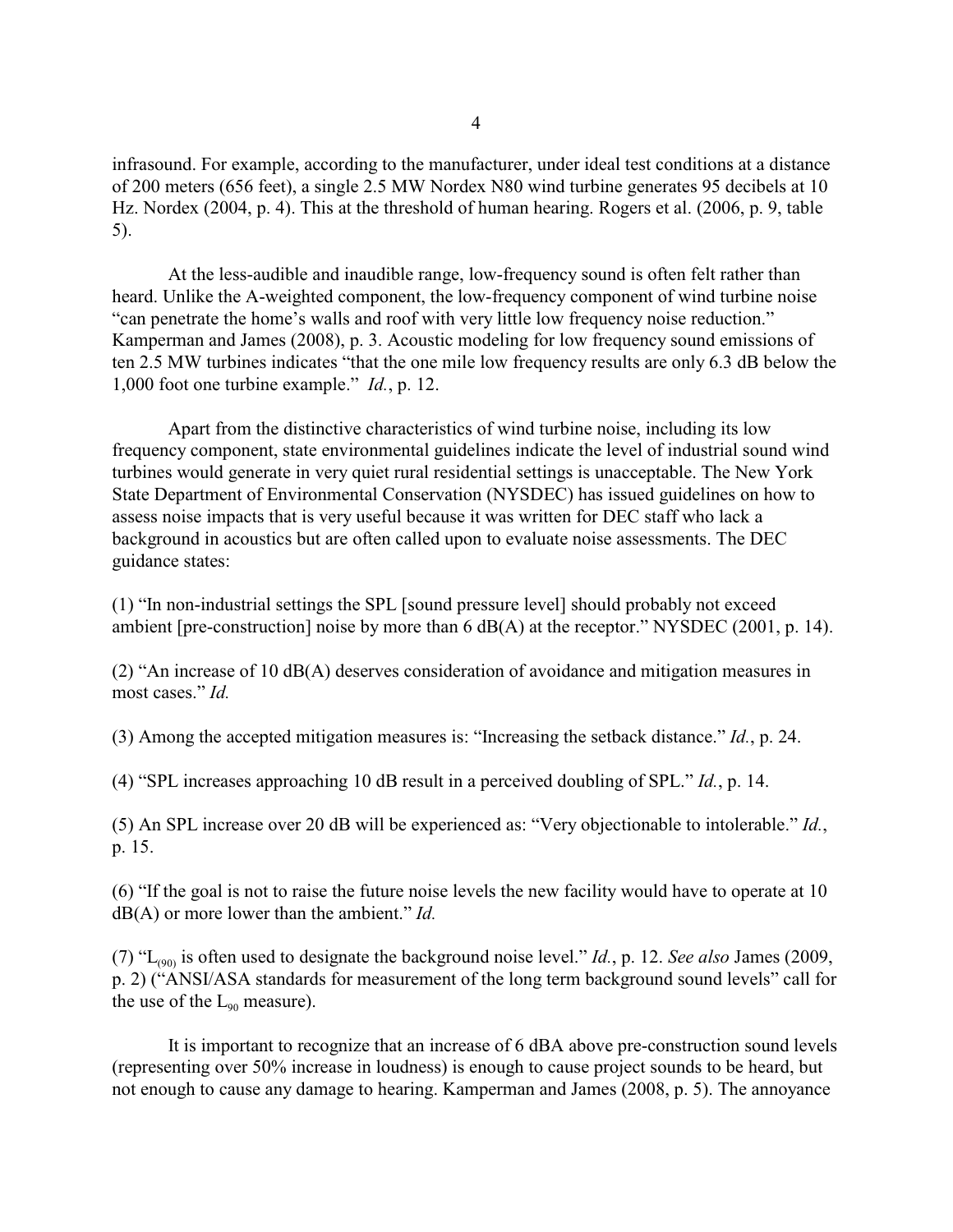of such a relatively small change in the acoustic environment is due to the modulating and low frequency character of the noise, together with its constancy during night times, not its absolute sound pressure level. *Id.*

Wind developers commonly assume wind speed at ground level sufficient to create masking noise when wind speed at hub height is operating the turbines, but as Van den Berg's research into the effect of wind shear shows this is frequently not the case. *Cf.* Rogers (2006), p. 23 (assuming 8 m/s ground wind speed will be accompanied by 45 dBA background sound level). *Compare* Van den Berg (2006), p. 56 (when wind velocities are low at a height of 10 meters, the wind velocity at turbine hub height at night is "up to 2.6 times higher than expected").

In addition, developers include "such things as local traffic, industrial sounds, farm machinery, barking dogs, lawnmowers, children playing and the interaction of the wind with ground cover, buildings, trees, power lines, etc." in their measurement of pre-construction baseline sound levels, (*id.*, p. 20), but this approach departs from acoustics standards. Kamperman and James (2008), p. 4; James (2009b), p. 2 (current standards specify that "the proper metric for describing the pre-operational sound levels is Long-Term Background sound level usually measured using a statistical process to identify the quietest one minute of a 10 minute sample taken during the time when the new noise source is most likely to generate complaints").

The measured baseline sound levels at four locations in the vicinity of the proposed Horizon wind project in Machias are between 24 and 31 dBA and, for low frequency sound, between 47.4 and 49 dBC. James (2009b, p. 4, table). *Cf.* Cummings (2009, p. 6) ("night-time ambient noise levels in rural areas are often 35dB or lower"). Thus, under DEC guidelines, allowing wind project sound to impose 50 dBA on residents could be "intolerable." NYSDEC (2001, p. 15). *See also* Van den Berg (2008) (study results show prevalent sleep disturbance at 45 decibels or higher).

As other standard setting agencies have indicated, setbacks of about one kilometer (3,280 feet) would be necessary to avoid sound levels more than 6 dBA above background. Kamperman and James (2008), pp. 13-14 (recommending setbacks at least 1 km, and attaching a model wind facility ordinance); Davis (2007), p. 12 (supporting French National Academy of Medicine standard for setbacks 2 km or more). *See also* Minnesota Department of Public Health (2009), p. 25 ("if a turbine is subject to aerodynamic modulation because of shear caused by terrain (mountains, trees, buildings) or different wind conditions through the rotor plane, turbine noise may be heard at greater distances" than one-half mile, or 2,640 feet). This is consistent with the Van den Berg study:

in quiet nights the wind farm can be heard at distances of up to several kilometers when the turbines rotate at high speed. In these nights, certainly at distances from 500 to 1000 m [1,640 to 3,280 feet] from the wind farm, one can hear a low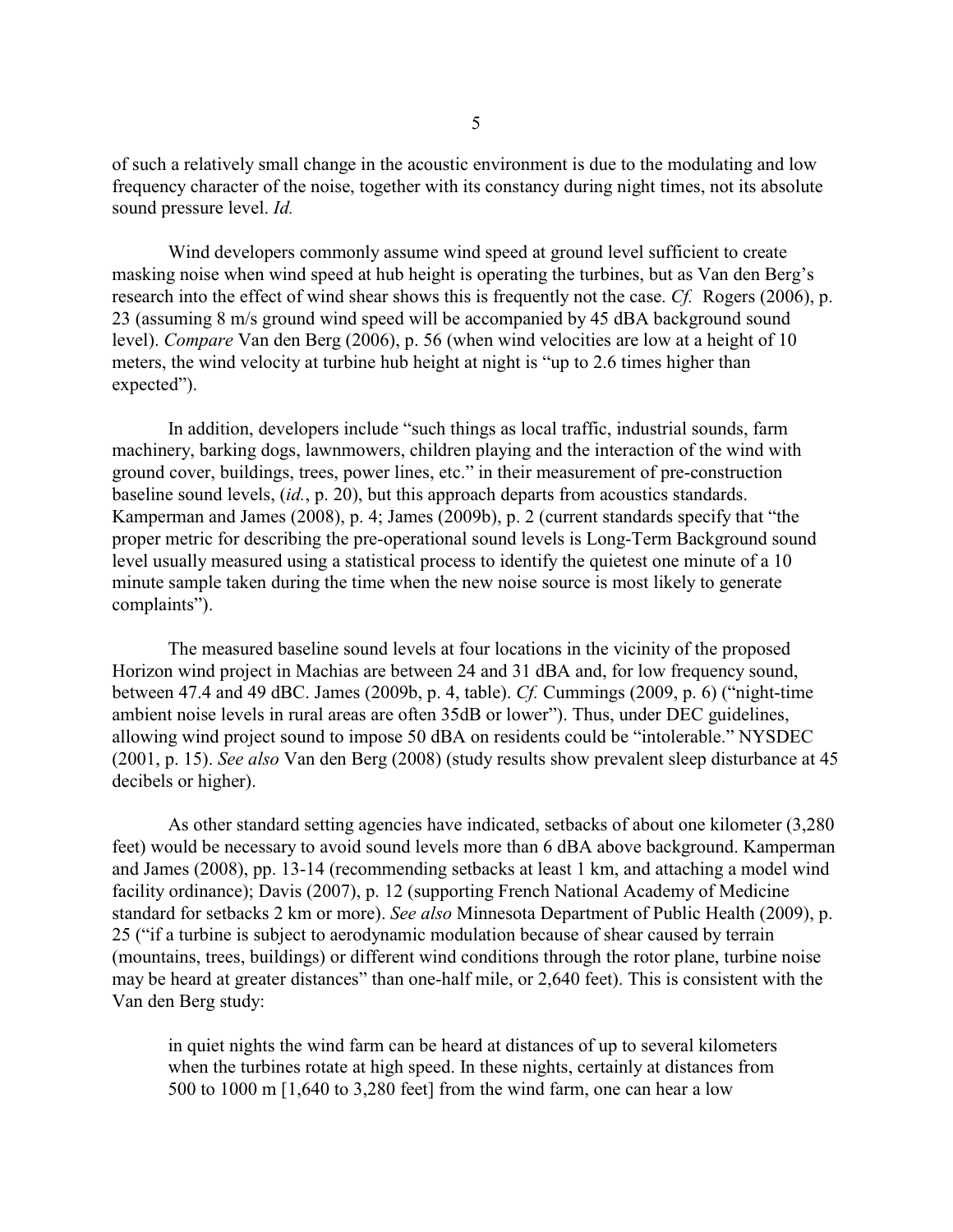pitched thumping sound with a repetition rate of about once a second (coinciding with the frequency of blades passing a turbine mast), not unlike distant pile driving, superimposed on a constant broad band "noisy" sound. A resident living at 1 km from the nearest turbine says it is the rhythmic character of the sound that attracts attention: beats are clearly audible for some time, then fade away to come back again a little later. A resident living at 2.3 km from the wind farm describes the sound as "an endless train". In daytime these pulses are usually not audible and the sound from the wind farm is less intrusive or even inaudible (especially in strong winds because of the then high ambient sound level). (Van den Berg 2006, p. 42)

At these distances, the mid-frequency range sounds diminish because they are more readily absorbed by the air, but the low frequency ranges do not. Wind turbines at such distances will generate "a louder and more low frequency 'thumping' sound and less the swishing sound that is observed close to a daytime wind turbine." *Id.*, p. 65.

Thus, the annoyance of wind turbine noise is the result of its rhythmic or modulating character, its low frequency component, and its presence during times of calm surface atmosphere, most commonly at night when sound travels farthest.

## **2. Wind farm noise results in chronic sleep disturbance for a significant number of those who live within a mile away.**

 It is important to distinguish recent studies that link low frequency noise impacts to impairment of the vestibular system or other organs<sup>3</sup> from well-established findings that wind farm noise is a cause of sleeplessness, and the health effects of chronic sleeplessness. The discussion in this section is limited to sleeplessness and health problems associated with sleeplessness.

The World Health Organization (WHO) considers sleep disturbance to be an adverse health impact. WHO (1999), pp. 44-46. Chronic sleeplessness, in turn, causes a variety of health effects, including "primary physiological effects . . . induced by noise during sleep, including increased blood pressure; increased heart rate; increased finger pulse amplitude; vasoconstriction; changes in respiration; cardiac arrhythmia; and an increase in body movements." *Id.*, p. 44. "Exposure to night-time noise also induces secondary effects, or so-called after effects . . . includ[ing] reduced perceived sleep quality; increased fatigue; depressed mood or well-being; and decreased performance." *Id.*, pp. 44-45. Waking up in

<sup>&</sup>lt;sup>3</sup> See Alves-Pereira and Branco 2007; Pierpont 2009 (linking the low-frequency component of wind turbine noise is linked to abnormal growth of collagen and elastin in the blood vessels, cardiac structures, trachea, lungs, and kidneys of humans and animals exposed to infrasound (0–20 Hz) and low-frequency noise (20–500 Hz), in the absence of an inflammatory process). *See also* Minnesota Department of Public Health (2009), pp. 7-8.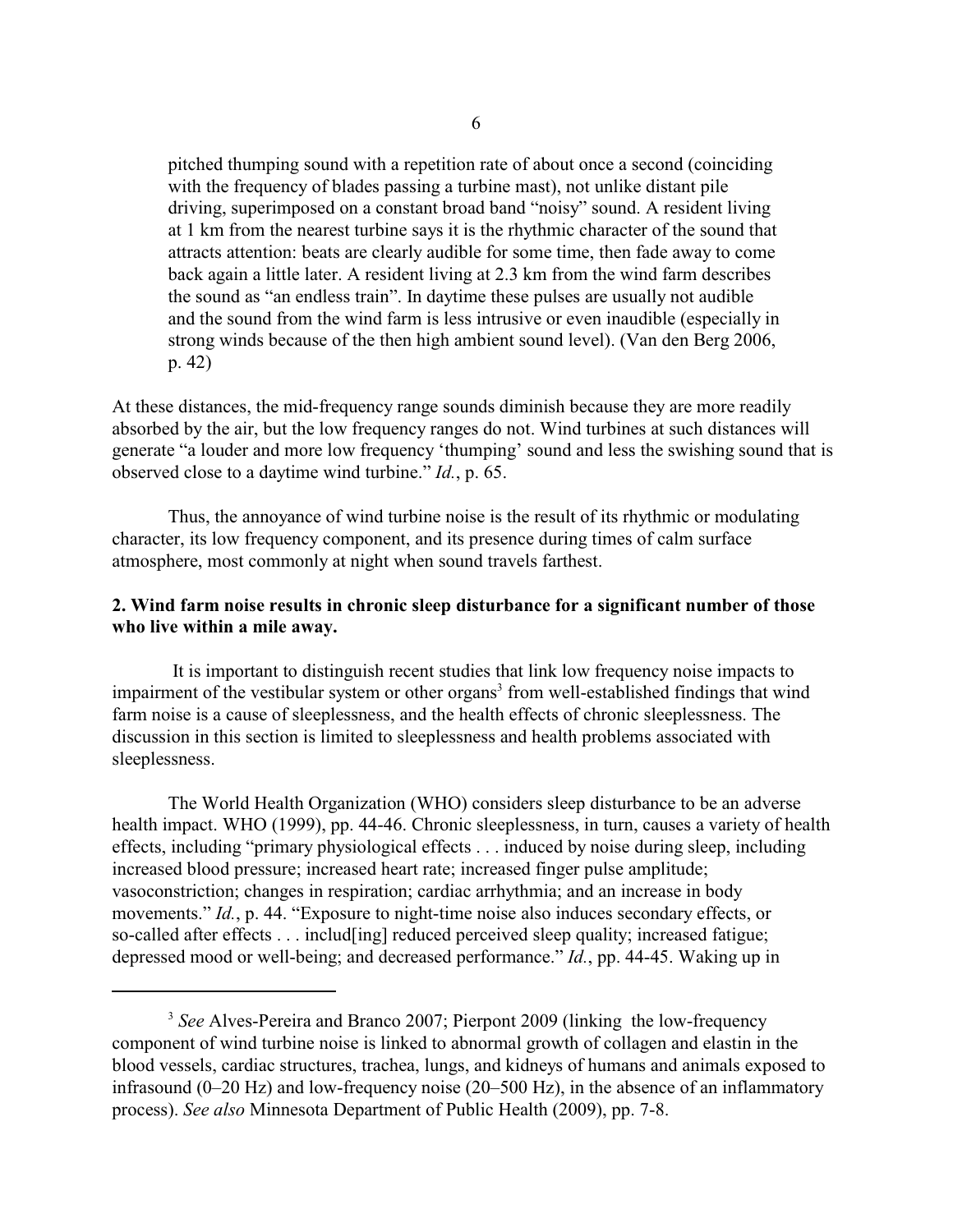response to nighttime noise decreases as people get habituated to the noise; however, "habituation has been shown for awakenings, but not for heart rate and after effects such as perceived sleep quality, mood and performance." *Id.*, p. 45.

In 2007 WHO issued Night Time Noise Guidelines (NNGL) to preserve the ability to sleep, recommending that to avoid adverse health effects outdoor sound levels in rural areas at night not exceed 30 dBA. WHO (2007), pp. 24-25 (and recommending an interim limit of 40 dBA in communities "where the NNGL cannot be achieved in a short period for various reasons, and where policy-makers choose to adopt a stepwise approach at the local or national levels."). *See also* James (2009b, pp. 5-6) (discussing WHO's NNGL); Cummings (2009, p. 6) ("if temperature inversions or other atmospheric stability effects that cause excessive noise occur just 10% of the nights, that means that nearby residents may find their sleep disturbed 35 nights a  $year$ "). $<sup>4</sup>$ </sup>

Because sound levels in Machias are already 31 dBA or lower, (James 2009b, p. 4, table), WHO's NNGL goal can be met in Machias with properly crafted legislation that protects all residents from intolerable noise pollution.

#### **3. Horizon's background noise assessment in Machias**

I understand Horizon has completed an assessment of background sound levels in Machias that differs substantially from Mr. James' assessment. The author of Horizon's assessment Hessler Associates, Inc., has completed numerous noise assessments for wind developers in New York criticized by independent acoustic engineers for departing from several well-established standards in acoustics in order to obtain a result. Hessler achieves results supporting conclusions that background sound levels are around 45 dBA, wind sound will mask turbine noise, and total noise impacts will be insignificant for nearly everyone within one mile of a project. Each of these conclusions relies on a novel approach to acoustics and cannot be sustained on professional grounds.

I am enclosing not only Mr. James' measurements and analytical report for background sound levels in Machias, (James 2009b), but Mr. James' criticism of Hessler's approach to noise assessment for a wind project in the Town of Allegany; criticisms of Hessler's approach by acoustic consultant Richard Bolton for a wind project in the Town of Jordanville; and criticisms of Hessler's approach by acoustic engineer Gregory Tocci for a wind project in the Town of Cape Vincent, all New York projects. James (2009a); Bolton (2006); Kavanagh Tocci (2008). Despite receiving substantially the same criticisms of his approach by three different acoustic consultants, Hessler continues to provide noise assessments that depart from accepted acoustic standards.

 $4$  This modifies the finding of Rogers (2006, p. 21) ("At the present time, there are no common international noise standards or regulations for sound pressure levels.").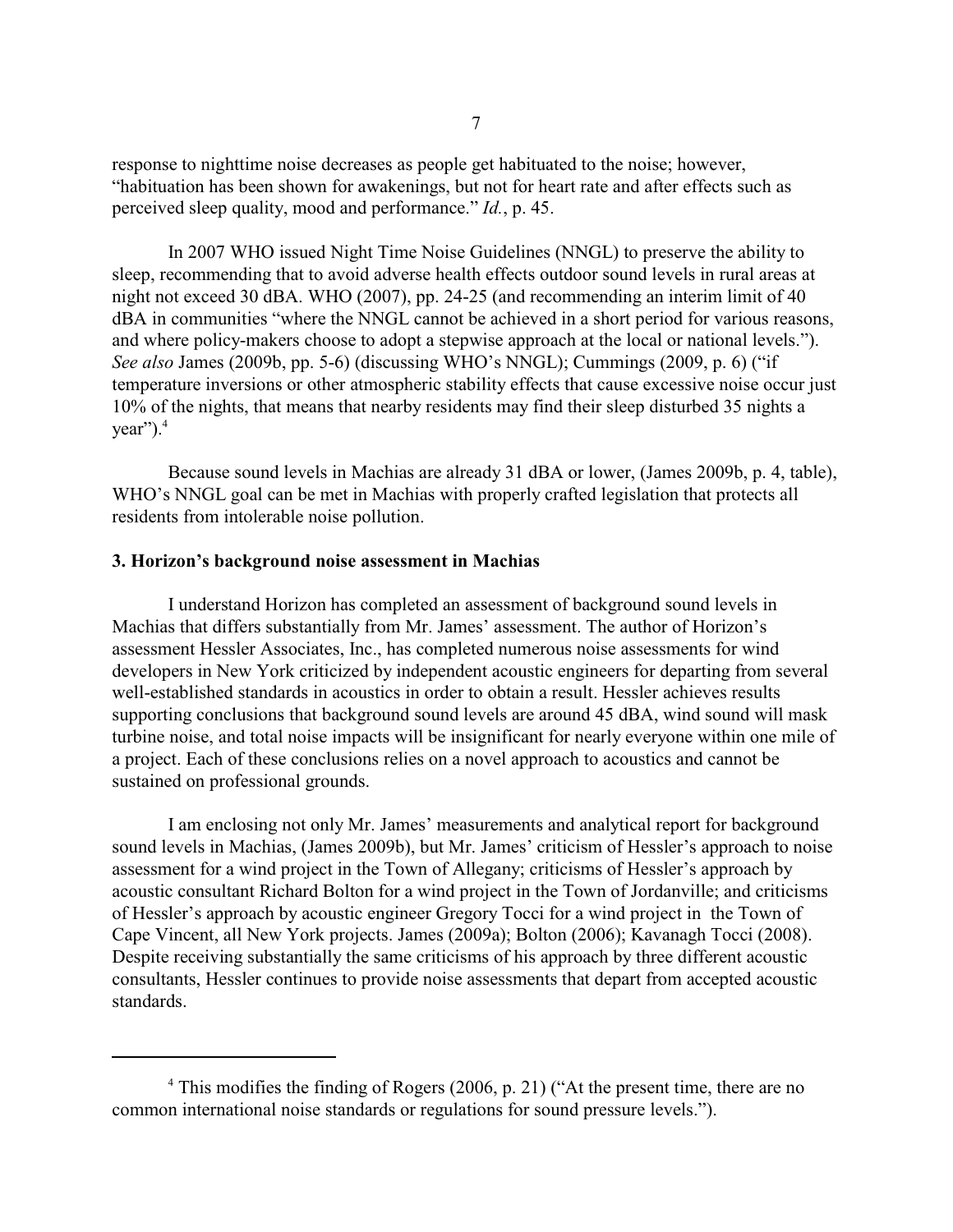For example, commenting on Hessler's method of adding to background sound levels "masking noise" created by the sound of the wind in ground-level vegetation, in an attempt to show that wind project noise will result in an insignificant increase in the community's sound level, James  $(2009a, p. 4)$  states:

This interpretation is contrary to the generally accepted understanding of a community's "background sound level." This is a defined term in acoustics. To alter its meaning to be the noisiest conditions and not the quiet conditions as generally accepted for land use planning and evaluating a community's reaction to a new noise source is truly novel. It is clearly at odds with ANSI standards and procedures for assessing background sound levels and for assessing the impact of a new noise source on a community.<sup>5</sup>

Background sound level as the baseline against which project impact sound should be assessed requires that transient sounds be excluded from the measurements used to calculate  $L_{A90}$ . James (2009b, p.2). This is in contrast to  $L_{\text{Aeo}}$  an average sound level favored by wind energy facility developers, "which may include the effects of near-by and short term sounds." Id., p. 5. The relevant consideration is the need to capture the quietest period of time that will be commonly experienced, because that is the time complaints can be expected about an intrusive noise source. Using a different measure for background, ambient or pre-construction baseline sound will underpredict complaints. Id.

Hessler's approach supports wind industry recommendations and model local ordinances prepared by the industry. See id., pp. 2-3. This approach worked for some years before research became available addressing the high level of complaints about noise levels exceeding the modeling results provided by wind developers at the pre-construction phase of many projects in Europe and U.S. However, now that such research is available and provides confirmation that Hessler's approach seriously underestimates wind turbine noise, there can be no excuse for failing to consult this literature.

Thank you for this opportunity to offer supporting information for my recent email. Please feel free to contact with any additional questions or concerns.

Sincerely yours.

gaa/encs.

 $5$  As noted in his report, (James 2009b, p.1.n.1), Mr. James was a member of the committee that developed the ANSI standards applicable to noise assessments.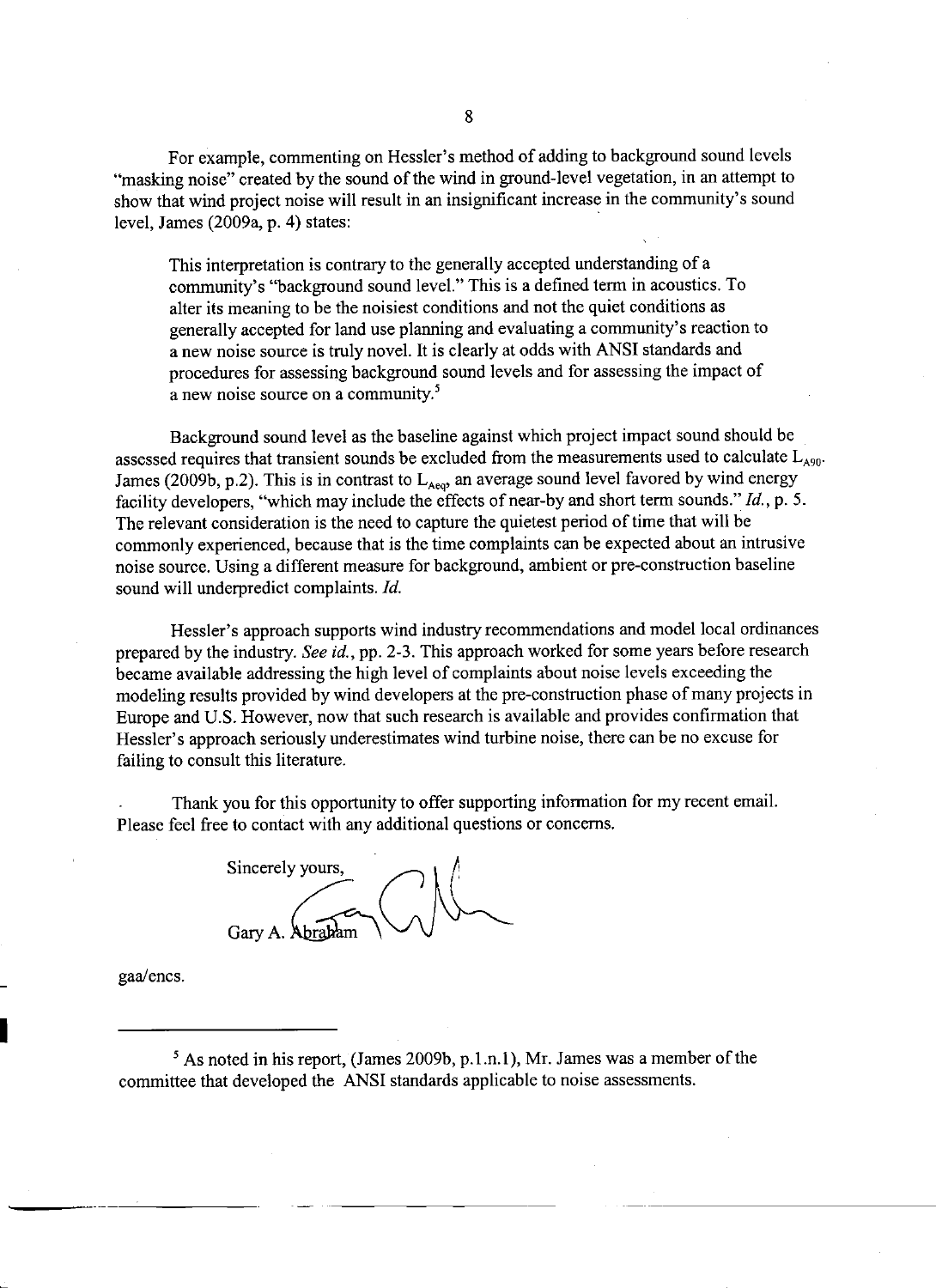### **Enclosures:**

Alves-Pereira, Marianna and Nuno A. A. Branco (2007a). *Vibroacoustic disease: Biological effects of infrasound and low-frequency noise explained by mechanotransduction cellular signalling*, 93 PROGRESS IN BIOPHYSICS AND MOLECULAR BIOLOGY 256–279, available at [<http://www.ncbi.nlm.nih.gov/ pubmed/17014895](http://www.ncbi.nlm.nih.gov/pubmed/17014895)>.

Alves-Pereira, Marianna and Nuno A. A. Branco (2007b). *Public health and noise exposure: the importance of low frequency noise*, Institute of Acoustics, Proceedings of INTER-NOISE 2007, Istanbul (Turkey), available at [<http://www.bevarandmyran.com/publikasjoner/ILFN.pdf](http://www.bevarandmyran.com/publikasjoner/ILFN.pdf)>.

Bajdek, Christopher J. (2007). *Communicating the Noise Effects of Wind Farms to Stakeholders*, Proceedings of NOISE-CON (Reno, Nevada), available at [<http://www.hmmh.com/cmsdocuments/ Bajdek\\_NC07.pdf](http://www.hmmh.com/cmsdocuments/Bajdek_NC07.pdf)>.

Bolton, R. H. (2006). EVALUATION OF ENVIRONMENTAL NOISE ANALYSIS FOR "JORDANVILLE WIND POWER PROJECT" (public comments).

Bowdler, Dick (2008). *Amplitude modulation of Wind Turbine Noise. A Review of the Evidence*. 33:4 INSTITUTE OF ACOUSTICS BULLETIN.

Cavanagh Tocci Assocs. (2008). CAPE VINCENT POWER PROJECT (report to Town of Cape Vincent, NY).

Cummings, Jim (2009). *AEI Special Report: Wind Turbine Noise Impacts* (Acoustic Ecology Institute, Santa Fe, NM), available at [<AcousticEcology.org/srwind.html](http://AcousticEcology.org/srwind.html)>.

Davis, Julian and S. Jane Davis (2007). *Noise Pollution from Wind Turbines: Living with amplitude modulation, lower frequency emissions and sleep deprivation*, presented at Second International Meeting on Wind Turbine Noise, Lyon (France).

James, Richard R. (2009a). Letter to Gary A. Abraham, Esq. [re: Everpower Renewable wind project in Allegany, New York].

James, Richard R. (2009b). A REPORT ON LONG TERM BACKGROUND (AMBIENT) SOUND LEVELS AT SELECTED RESIDENTIAL PROPERTIES, MACHIAS, NY, June 2009.

Kamperman, George and Richard R. James (2008). *Simple guidelines for siting wind turbines to prevent health risks*, The Institute of Noise Control Engineering of the USA, 117 Proceedings of NOISE-CON 2008 1122-1128, Dearborn, Michigan, available at [<http://www.inceusa.org/](http://www.inceusa.org/)>, modified for the Ontario Ministry of the Environment.